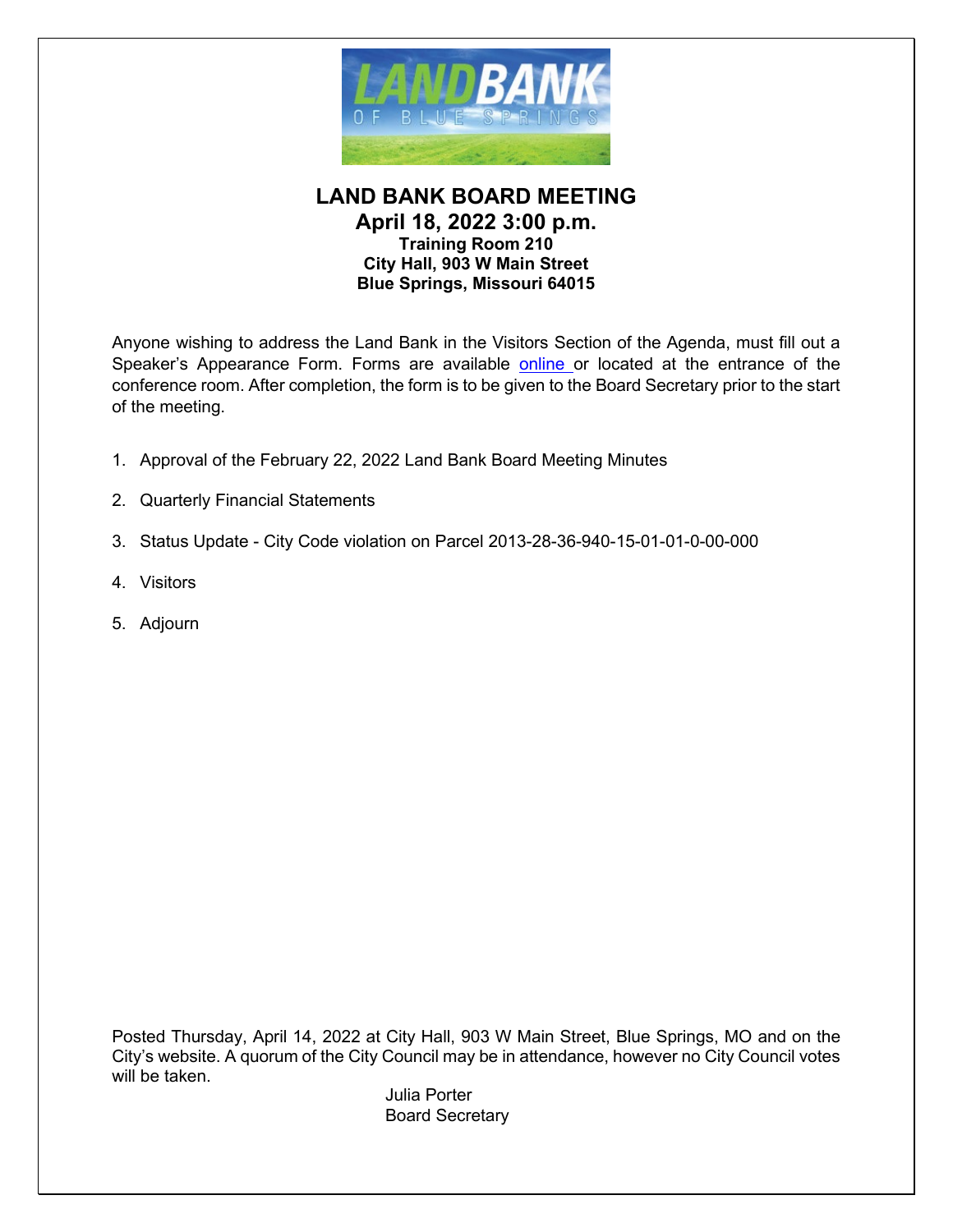#### **CITY OF BLUE SPRINGS, MISSOURI MINUTES OF LAND BANK MEETING FEBRUARY 22, 2022**

A meeting of the Land Bank of Blue Springs, Missouri was held on Tuesday, February 22, 2022 at 3:00 p.m. with Chairman May presiding.

| <b>CONFIRMATION OF A</b><br><b>QUORUM</b>                                                    | James May, Chair<br>Jennifer Irey                                                                                                                                                                                                                                                                                                                                                                                                                                                                                                                                                                                                                                                                                                                    |  | Kirk Sampson - VIA TELEPHONE CONFERENCE<br>Tracy White-Baldridge - ABSENT |  |  |
|----------------------------------------------------------------------------------------------|------------------------------------------------------------------------------------------------------------------------------------------------------------------------------------------------------------------------------------------------------------------------------------------------------------------------------------------------------------------------------------------------------------------------------------------------------------------------------------------------------------------------------------------------------------------------------------------------------------------------------------------------------------------------------------------------------------------------------------------------------|--|---------------------------------------------------------------------------|--|--|
|                                                                                              | Also present were Staff Liaisons Christine Cates, Jackie Sommer, Chris<br>Sandie, Mike Mallon, and Board Secretary Julia Porter.                                                                                                                                                                                                                                                                                                                                                                                                                                                                                                                                                                                                                     |  |                                                                           |  |  |
| <b>CALL TO ORDER</b>                                                                         | Chairman May called the Land Bank meeting to order at 3:08 p.m.                                                                                                                                                                                                                                                                                                                                                                                                                                                                                                                                                                                                                                                                                      |  |                                                                           |  |  |
| <b>APPROVE BOARD</b><br><b>MINUTES</b>                                                       | Commissioner Irey moved to approve the minutes of the January 18, 2022<br>meeting of the Land Bank of Blue Springs. Motion seconded by Commissioner<br>Sampson and carried with the following votes:                                                                                                                                                                                                                                                                                                                                                                                                                                                                                                                                                 |  |                                                                           |  |  |
|                                                                                              | Sampson - Aye<br>White-Baldridge - ABSENT                                                                                                                                                                                                                                                                                                                                                                                                                                                                                                                                                                                                                                                                                                            |  | $lrey - Aye$<br>$May - Aye$                                               |  |  |
| <b>REVIEW DETAILS OF</b><br><b>CODE VIOLATION ON</b><br><b>PARCEL 2013-28</b>                | Board Secretary Julia Porter reviewed the details of the City Code violation on<br>Land Bank Parcel 2013-28-36-940-15-01-01-0-00-000 and presented the<br>following staff recommendations:<br>Land Bank responds to City Code department's notification that a violation<br>is present on the subject property, as a result of the citizen complaint<br>o Post "No Trespassing" signs on the Land Bank property<br>○ Send letter to neighboring property owners requesting for them to<br>remove all items within 45 days from the Land Bank property<br>Determine next steps if items are not removed from the subject<br>$\circ$<br>property<br>The Memo from staff outlining the details is attached to these Minutes and<br>incorporated hereto. |  |                                                                           |  |  |
| <b>APPROVE ACTION IN</b><br><b>RELATION TO CODE</b><br><b>VIOLATION ON PARCEL</b><br>2013-28 | Commissioner Irey moved to proceed with staff's recommendations to give<br>notice of no trespass and to remove all items from the Land Bank Parcel 2013-<br>28-36-940-15-01-01-0-00-000. Motion seconded by Commissioner Sampson<br>and carried with the following votes:                                                                                                                                                                                                                                                                                                                                                                                                                                                                            |  |                                                                           |  |  |
|                                                                                              | Sampson - Aye<br>White-Baldridge - ABSENT                                                                                                                                                                                                                                                                                                                                                                                                                                                                                                                                                                                                                                                                                                            |  | $Irey - Aye$<br>$May - Aye$                                               |  |  |
| <b>ADJOURNMENT</b>                                                                           | There being no further business, Commissioner Irey moved to adjourn the<br>meeting. Motion seconded by Commissioner Sampson and carried with the<br>following votes:                                                                                                                                                                                                                                                                                                                                                                                                                                                                                                                                                                                 |  |                                                                           |  |  |
|                                                                                              | Sampson - Aye<br>White-Baldridge - ABSENT                                                                                                                                                                                                                                                                                                                                                                                                                                                                                                                                                                                                                                                                                                            |  | $lrey - Aye$<br>$May - Aye$                                               |  |  |
|                                                                                              | Chairman May declared the meeting adjourned at 3:25 p.m.                                                                                                                                                                                                                                                                                                                                                                                                                                                                                                                                                                                                                                                                                             |  |                                                                           |  |  |

 $\overline{\phantom{a}}$  , which is a set of the set of the set of the set of the set of the set of the set of the set of the set of the set of the set of the set of the set of the set of the set of the set of the set of the set of th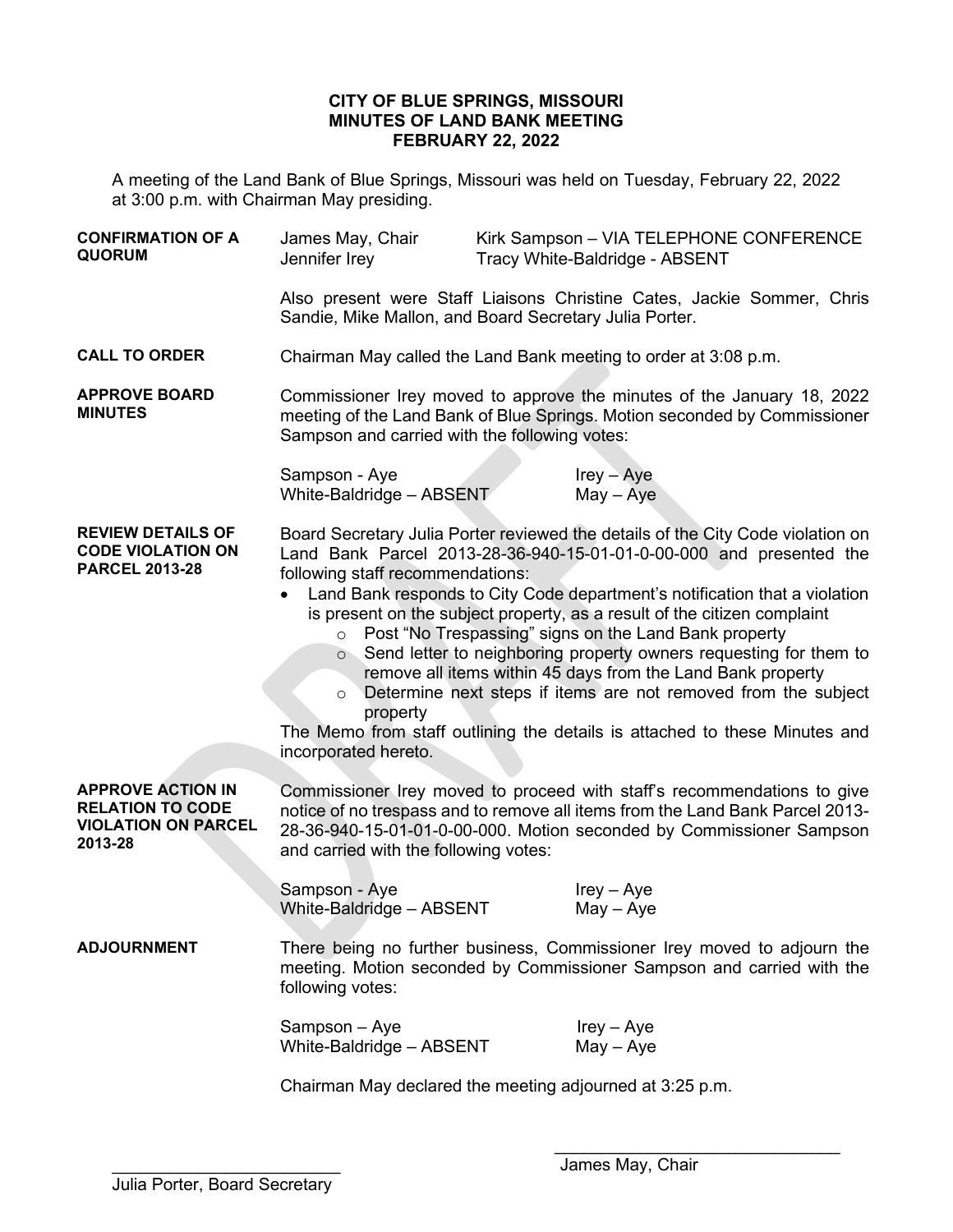## **CITY OF BLUE SPRINGS BALANCE SHEET - LAND BANK FISCAL YEAR 2021-22**

### **FOR THE PERIOD ENDED - MARCH 31, 2022**

| <b>CATEGORY</b>                           | <b>LAND BANK</b>          |         |  |
|-------------------------------------------|---------------------------|---------|--|
| <b>ASSETS</b>                             |                           |         |  |
| Cash and investments                      | \$                        | 225,383 |  |
| Receivables (net of allowances            |                           |         |  |
| Taxes                                     |                           |         |  |
| Accounts                                  |                           |         |  |
| <b>Accrued interest</b>                   |                           |         |  |
| Interfund receivables                     |                           |         |  |
| Land                                      |                           | 243,504 |  |
| Prepaid items                             |                           |         |  |
| <b>TOTAL ASSETS</b>                       | $\boldsymbol{\mathsf{s}}$ | 468,887 |  |
| <b>LIABILITIES</b>                        |                           |         |  |
| Accounts payable                          | \$                        | 40,100  |  |
| <b>Accrued liabilities</b>                |                           |         |  |
| Interfund payable                         |                           |         |  |
| Long term debt                            |                           |         |  |
| <b>TOTAL LIABILITIES</b>                  | \$                        | 40,100  |  |
| <b>FUND BALANCES</b>                      |                           |         |  |
| Reserved for:                             |                           |         |  |
| Encumbrances                              |                           |         |  |
| Unassigned                                |                           | 428,787 |  |
|                                           |                           |         |  |
| <b>TOTAL FUND BALANCES</b>                | \$                        | 428,787 |  |
|                                           |                           |         |  |
| <b>TOTAL LIABILITIES AND FUND BALANCE</b> |                           | 468,887 |  |